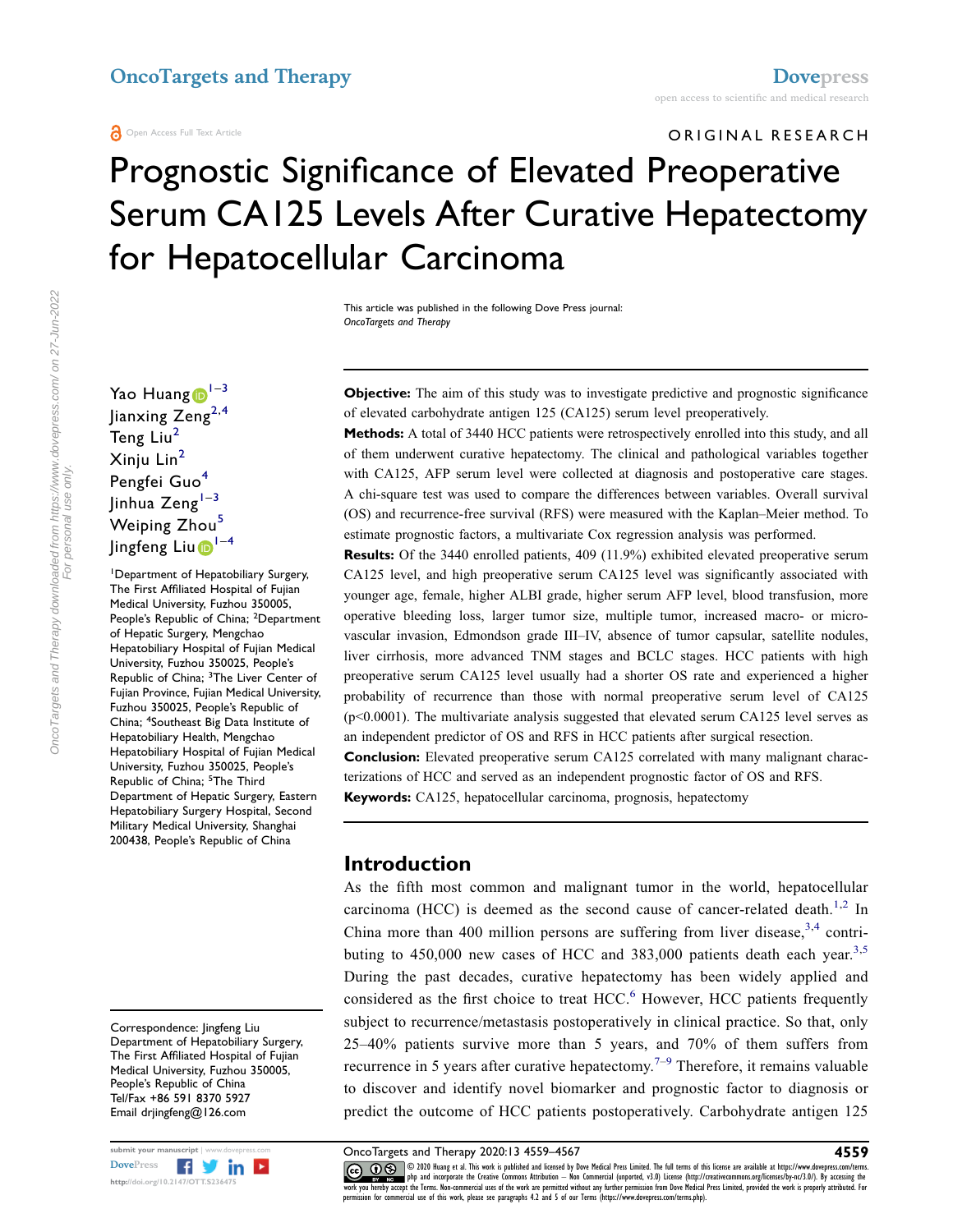<span id="page-1-1"></span><span id="page-1-0"></span>(CA125) is one of the widely accepted serum cancer biomarkers and has been identified to be associated with worse prognosis in ovarian cancer, gastric cardia  $cancer<sub>10</sub>$  $cancer<sub>10</sub>$  $cancer<sub>10</sub>$  pancreatic adenocarcinoma,<sup>[11](#page-7-9)</sup> colorectal cancer, $^{12}$  $^{12}$  $^{12}$  and uterine cancer.<sup>[13](#page-7-11)</sup> In clinic, elevated serum CA125 is frequently identified in hepatocellular carcinoma. Unfortunately, the prognostic significance of serum CA125 has not been well elucidated so far. Therefore, investigating the clinical significance of serum CA125 and evaluating its prognostic value are helpful to identify a new prognostic predictor of HCC patients after hepatectomy.

#### Methods

#### Patients and Study Design

This study was conducted to the ethical guideline of the 1975 Declaration of Helsinki and was approved by the institutional ethics committee of Mengchao Hepatobiliary Hospital of Fujian Medical University. Informed consent was obtained from each patient for their data to be used for research purposes. HCC patients who underwent hepatectomy between January 2008 and December 2015 were extracted from primary liver cancer big data (PLCBD) by an IT engineer, and then was verified by three independent researchers (Yao Huang, Jianxing Zeng, Teng Liu) in this study. Patient information included demographic information, surgical factors, laboratory parameters and tumor characteristics.

<span id="page-1-3"></span><span id="page-1-2"></span>The inclusion criteria were set as follows: (1) 0 to 1 score of performance status;<sup>[14](#page-7-12)</sup> (2) well liver function; (3) no evidence of extrahepatic metastasis and distant metastasis; (4) no history of preoperative anticancer treatment; (5) no history of other malignancies, and (6) curative hepatectomy with tumor-negative resection margins (R0 resection).<sup>15</sup> Meanwhile, patients who received palliative tumor resection, received recurrent tumor resection, had incomplete clinical data, died of severe surgical complications, and lost to follow-up within 60 days after discharge were excluded.

<span id="page-1-6"></span><span id="page-1-4"></span>All enrolled patients received routine serological examination, imaging examination, and histopathological diagnosis. Histologic grading of HCC was based on the Edmondson-Steiner classification.<sup>16</sup> The criterion of the American Association for the Study of Liver Diseases was used for preoperative clinical diagnosis of  $HCC<sup>17</sup>$  $HCC<sup>17</sup>$  $HCC<sup>17</sup>$  All patients were staged using the American Joint Committee on Cancer (AJCC) staging system<sup>[17](#page-7-15)</sup> and Barcelona Clinic Liver Cancer (BCLC) staging classification.<sup>[18](#page-7-16)</sup>

The cut-off of CA125 was based on normal reference value. We defined CA125  $\leq$  35kU/L as normal CA125 group (N-CA125) and CA125 >35kU/L as high CA125 group (H-CA125). The clinicopathological features and the prognosis of HCC patients in N-CA125 group were compared with those in H-CA125 group.

#### Follow-Up

<span id="page-1-5"></span>Patients' follow-up was strictly performed every 3 months in the first 2 years after surgery and later every 3 to 6 months. In each time of the follow-up, patients still received the following examination: liver function, serum AFP and imaging. The diagnostic criteria for tumor recur-rence were the same as for the initial diagnosis.<sup>[17](#page-7-15)</sup> The follow-up was censored on 30th October 2018. The endpoints of the study were overall survival (OS) and recurrence-free survival (RFS). OS was defined as the interval between the date of surgery and the date of death or the last follow-up. And RFS was calculated as the time ranged from the date of surgery to the date of recurrence or death, or the date of last follow-up.

#### Statistical Analysis

Categorical variables were grouped on the basis of normal reference value or clinical judgment. Categorical variables were compared using the chi-square test or Fisher exact test. Continuous variables were compared using the Student's t-test for variables with a normal distribution or Mann– Whitney U-test for variables with an abnormal distribution. Kaplan–Meier method was used to estimate the OS and RFS rate, and differences between two groups were analyzed by Log-rank test. Subgroup analyzes were conducted based on the Cox model. All statistical tests were 2-tailed and a p-value of less than 0.05 was considered statistically significant. All statistical analysis was performed with R version 3.5.2 ([http://www.r-project.org/\)](http://www.r-project.org/).

Categorical variables are presented as no. (%); the continuous variables with normal distribution were presented with Mean (SD); and the continuous variables with abnormal distribution were showed as median (interquartile range).

#### Results

## Comparison of Clinicopathological Features Among HCC Patients with Normal and High Serum CA125 Levels

During the study period, there were a total of 6623 patients with HCC. 3183 patients were excluded because of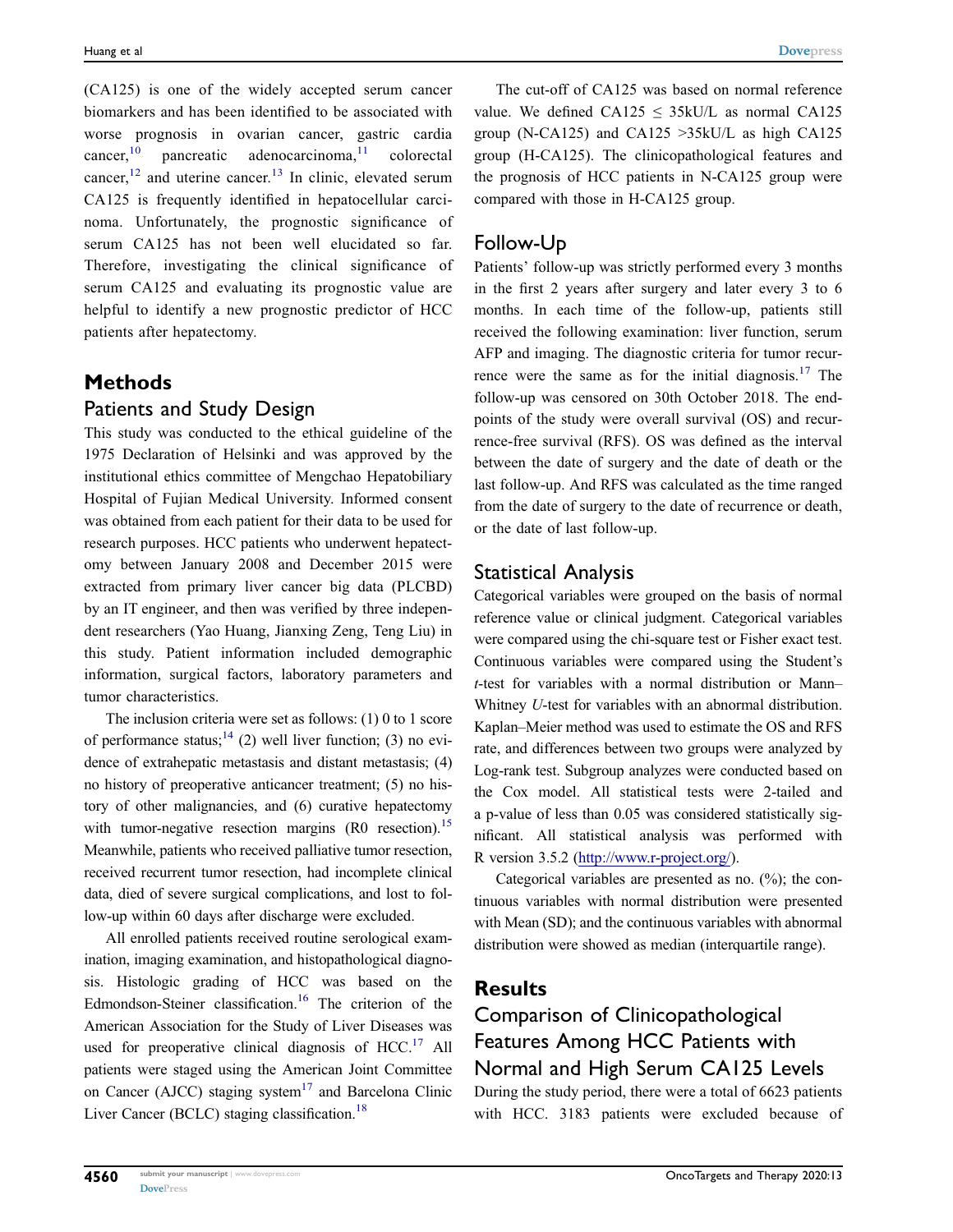extrahepatic metastasis (n=207), preoperative anticancer treatment (n =464), recurrent tumor resection (n=256), history of other malignancies ( $n = 56$ ), palliative tumor resection (n=174), incomplete clinical data (n=1739), perioperative death (n=33), and early loss to follow-up after discharge (n=254) [\(Figure 1\)](#page-2-0).

According to our inclusion and exclusion criteria, 3440 patients with median age of 50.0 years old (ranged from 41 to 60 years old) were enrolled in this study. Among these patients, 3031 HCC patients were divided into N-CA125 group, whereas 409 HCC patients were distributed to H-CA125 group.

As summarized in [Table 1](#page-2-1), HCC patients in H-CA125 group were younger and higher probability of female comparing to the patients in N-CA125 group. Moreover, higher serum CA125 level was significantly associated with higher ALBI grade, higher serum AFP level, blood transfusion, more operative bleeding loss, larger tumor size, multiple tumor, increased macro- or micro-vascular invasion, Edmondson grade III–IV, absence of tumor capsulation, satellite nodules, liver cirrhosis, more advanced TNM stages and BCLC stages.

#### Comparison of Prognosis Between Normal CA125 and High CA125 HCC Patients

Kaplan–Meier survival curve was applied to evaluate the survival state of enrollments in this study. As shown in

<span id="page-2-0"></span>

Figure I The flow chart of selected patients.

Abbreviations: HCC, hepatocellular carcinoma; CA125, carbohydrate antigen 125.

<span id="page-2-1"></span>Table I Comparison of Clinicopathological Features Between Normal CA125 and High CA125 HCC Patients Who Underwent Curative Hepatectomy

| <b>Variables</b>                                           | Normal<br><b>CAI25 HCC</b><br><b>Patients</b> | High CA125<br><b>HCC</b><br><b>Patients</b> | p-value |  |
|------------------------------------------------------------|-----------------------------------------------|---------------------------------------------|---------|--|
|                                                            | $(n=3031)$                                    | $(n=409)$                                   |         |  |
| Age, years<br>Median [IQR]                                 | 52.0 [45.0, 60.0]                             | 48.0 [41.0,<br>58.01                        | < 0.001 |  |
| Gender<br>Female<br>Male                                   | 397 (13.1%)<br>2634 (86.9%)                   | 78 (19.1%)<br>331 (80.9%)                   | 0.00133 |  |
| <b>Etiology</b><br><b>HBV</b><br><b>HCV</b><br><b>NBNC</b> | 2657 (87.7%)<br>44 (1.5%)<br>330 (10.9%)      | 364 (89.0%)<br>6(1.5%)<br>39 (9.5%)         | 0.709   |  |
| <b>ALBI</b> grade<br>Grade I<br>Grade 2<br>Grade 3         | 2400 (79.2%)<br>631 (20.8%)<br>$0(0\%)$       | 260 (63.6%)<br>148 (36.2%)<br>1(0.2%)       | < 0.001 |  |
| <b>AFP</b><br>$\leq$ 20ng/mL<br>$>20$ ng/mL                | 1184 (39.1%)<br>1847 (60.9%)                  | 107 (26.2%)<br>302 (73.8%)                  | < 0.001 |  |
| <b>Blood transfusion</b><br>No<br>Yes                      | 2807 (92.6%)<br>224 (7.4%)                    | 327 (80.0%)<br>82 (20.0%)                   | < 0.001 |  |
| <b>Operative</b><br>bleeding loss<br>$800mL$<br>≥800mL     | 2852 (94.1%)<br>179 (5.9%)                    | 345 (84.4%)<br>64 (15.6%)                   | < 0.001 |  |
| Tumor<br>diameter, cm<br>Median [IQR]                      | 4.90 [3.20, 7.40]                             | 9.10 [5.30,<br>$12.6$ ]                     | < 0.001 |  |
| Tumor number<br>Solitary<br>Multiple                       | 2476 (81.7%)<br>555 (18.3%)                   | 299 (73.1%)<br>110(26.9%)                   | < 0.001 |  |
| Microscopic<br>vascular invasion<br>No<br>Yes              | 1928 (63.6%)<br>1103 (36.4%)                  | 195 (47.7%)<br>214 (52.3%)                  | < 0.001 |  |
| Macroscopic<br>vascular invasion<br>No<br>Yes              | 2693 (88.8%)<br>338 (11.2%)                   | 313 (76.5%)<br>< 0.001<br>96 (23.5%)        |         |  |

(Continued)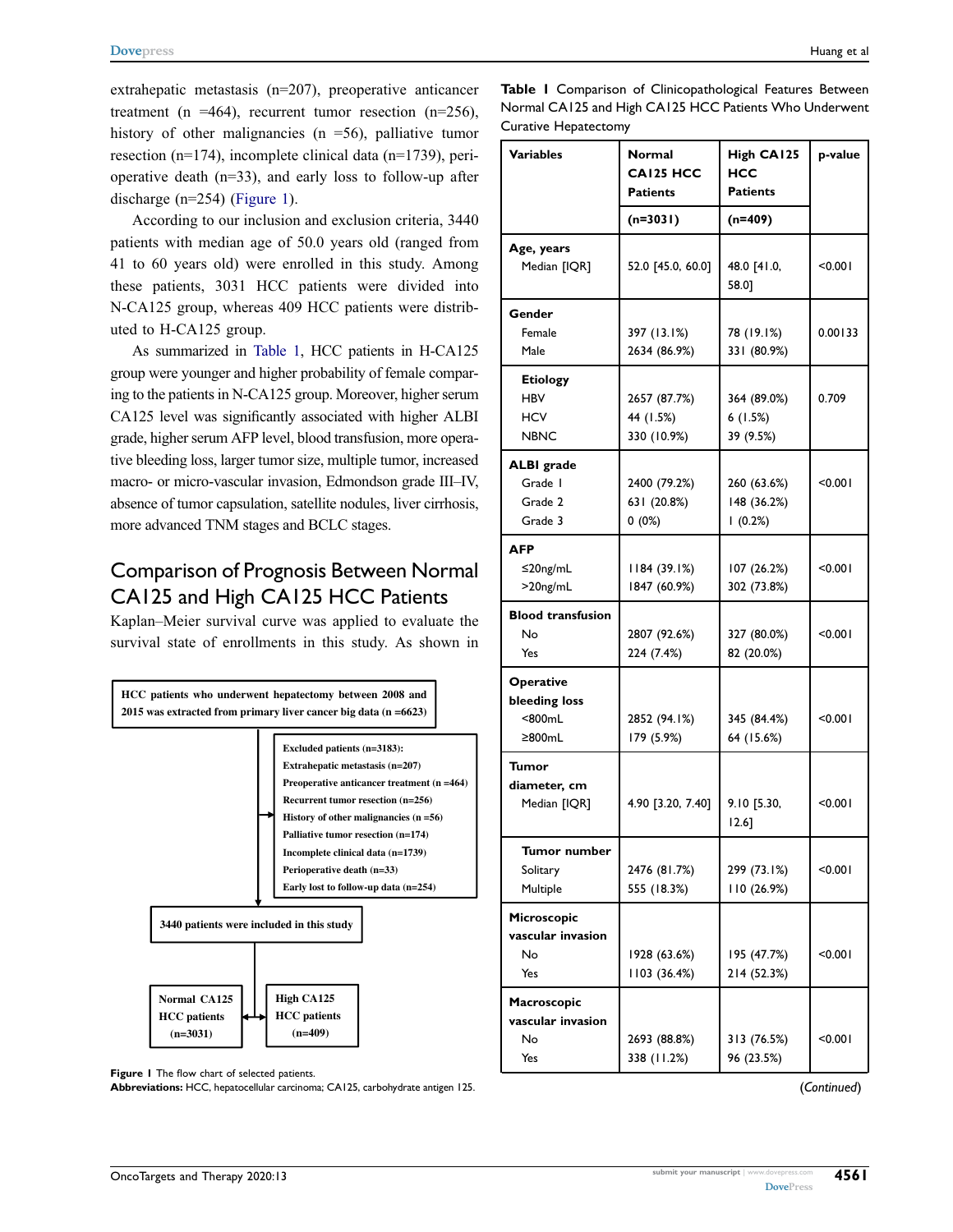| Table I (Continued). |  |
|----------------------|--|
|----------------------|--|

| <b>Variables</b>         | <b>Normal</b><br><b>CAI25 HCC</b><br><b>Patients</b> | High CA125<br><b>HCC</b><br><b>Patients</b> | p-value |
|--------------------------|------------------------------------------------------|---------------------------------------------|---------|
|                          | $(n=3031)$                                           | $(n=409)$                                   |         |
| Edmondson                |                                                      |                                             |         |
| grade                    |                                                      |                                             |         |
| H                        | 359 (11.8%)                                          | 19 (4.6%)                                   | < 0.001 |
| $III - IV$               | 2672 (88.2%)                                         | 390 (95.4%)                                 |         |
| Tumor capsular           |                                                      |                                             |         |
| No                       | 603 (19.9%)                                          | 112 (27.4%)                                 | < 0.001 |
| Yes                      | 2428 (80.1%)                                         | 297 (72.6%)                                 |         |
| <b>Satellite nodules</b> |                                                      |                                             |         |
| No                       | 1767 (58.3%)                                         | 207 (50.6%)                                 | 0.00376 |
| Yes                      | 1264 (41.7%)                                         | 202 (49.4%)                                 |         |
| Liver cirrhosis          |                                                      |                                             |         |
| No                       | 882 (29.1%)                                          | 95 (23.2%)                                  | 0.0158  |
| Yes                      | 2149 (70.9%)                                         | 314 (76.8%)                                 |         |
| <b>BCLC</b> stage        |                                                      |                                             |         |
| 0/A                      | 2316 (76.4%)                                         | 241 (58.9%)                                 | < 0.001 |
| в                        | 377 (12.4%)                                          | 72 (17.6%)                                  |         |
| C                        | 338 (11.2%)                                          | 96 (23.5%)                                  |         |
| <b>AJCC TNM stage</b>    |                                                      |                                             |         |
|                          | 1666 (55.0%)                                         | 145 (35.5%)                                 | < 0.001 |
| Ш                        | 804 (26.5%)                                          | 108 (26.4%)                                 |         |
| <b>IIIA</b>              | 223 (7.4%)                                           | 60 (14.7%)                                  |         |
| <b>IIIB</b>              | 338 (11.2%)                                          | 96 (23.5%)                                  |         |

Abbreviations: HCC, hepatocellular carcinoma; CA125, carbohydrate antigen 125; AFP, alpha-fetoprotein; HBV, hepatitis B virus; HCV, hepatitis C virus; NBNC, non-B non-C; ALBI, albumin–bilirubin; BCLC, Barcelona Clinic Liver Cancer; AJCC, American Joint Committee on Cancer; TNM, tumor, node, metastases; IQR, interquartile range.

[Figure 2A,](#page-4-0) the OS ratio at 1, 3, 5 year was 70.8%, 45.3% and 29.5%, respectively, for HCC patients in H-CA125 group and 87.9%, 66.2% and 48.4%, respectively, for HCC patients in N-CA125 group (p<0.0001, [Figure 2A\)](#page-4-0). Additionally, the RFS ratio at 1, 3, 5 year was 45.0%, 28.0% and 17.8%, respectively, for HCC patients in H-CA125 group and 66.8%, 44.0% and 30.2%, respectively, for HCC patients in N-CA125 group  $(p<0.0001,$ [Figure 2B](#page-4-0)). These data reflected that HCC patients in H-CA125 group usually suffered from a worse OS and RFS than the patients in N-CA125 group after surgery.

After stratification according to AFP levels, HCC patients in H-CA125 group had a significantly worse prognosis than the patients in N-CA125 group ([Figure 3\)](#page-4-1).

### Risk Factors Associated with Overall Survival and Tumor Recurrence After Curative Hepatectomy

Fifteen variables were statistically analyzed as risk factors for overall survival and tumor recurrence using a univariate analysis ([Table 2](#page-5-0)). The multivariate model identified 10 variables together with serum CA125 as independent prognostic factors associated with overall survival [\(Table 3\)](#page-6-0). Eleven variables including CA125 were the independent risk factors associated with tumor recurrence by multivariate analysis [\(Table 3\)](#page-6-0). The multivariate analysis revealed that HCC patients in N-CA125 group had a significantly better OS and RFS rate than the patients in H-CA125 group [hazard ratio (HR) for  $OS = 1.267$ ; 95% confidence interval (CI): 1.104–1.454;  $p = 0.001$ ; hazard ratio (HR) for RFS = 1.172; 95% confidence interval (CI): 1.036–1.327; p = 0.012].

#### **Discussion**

Serum CA125 is a "classical" biomarker of ovarian cancer, but its diagnostic and prognostic value in HCC has not been well clarified. In the present study, a statistical analysis of a big cohort of HCC patients with long term follow-up was performed and indicated that preoperative serum CA125 is closely associated with OS and RFS of HCC patients after curative hepatectomy.

<span id="page-3-0"></span>CA125 was discovered for the first time and identified as a tumor marker of ovarian cancer in 1981 by Niloff et al.<sup>19</sup> Nowadays, serum CA125 is not only used in the diagnosis of many kinds of tumors, but also an effective biomarker to predict the prognosis of tumors. It can predict the recurrence of various cancers, such as ovarian cancer,  $20$  breast cancer,  $21$ lung cancer, $^{22}$  and gastric cancer. $^{23,24}$  $^{23,24}$  $^{23,24}$  Therefore, the clinical significance of CA125 has extensively accepted, which indicated that CA125 might also be a HCC biomarker.

<span id="page-3-2"></span><span id="page-3-1"></span>CA125 is a macromolecule glycoprotein synthesized and stored in coelomic epithelial cells, which is produced by MUC16 gene and contains 22,000 amino acids. It normally cannot enter the blood circulation due to the blocking action of the basement membrane and the connection between cells. However, when the tissue undergoes malignant transformation, intracellular CA125 concentrates on the edge of cells, depolarizes local cell membranes and is released off the cells.

Theoretically, there are two possible reasons for the increase of serum CA125. One is that the production of CA125 is increased during the development and progression of malignant tumors. It is well known that hypoxia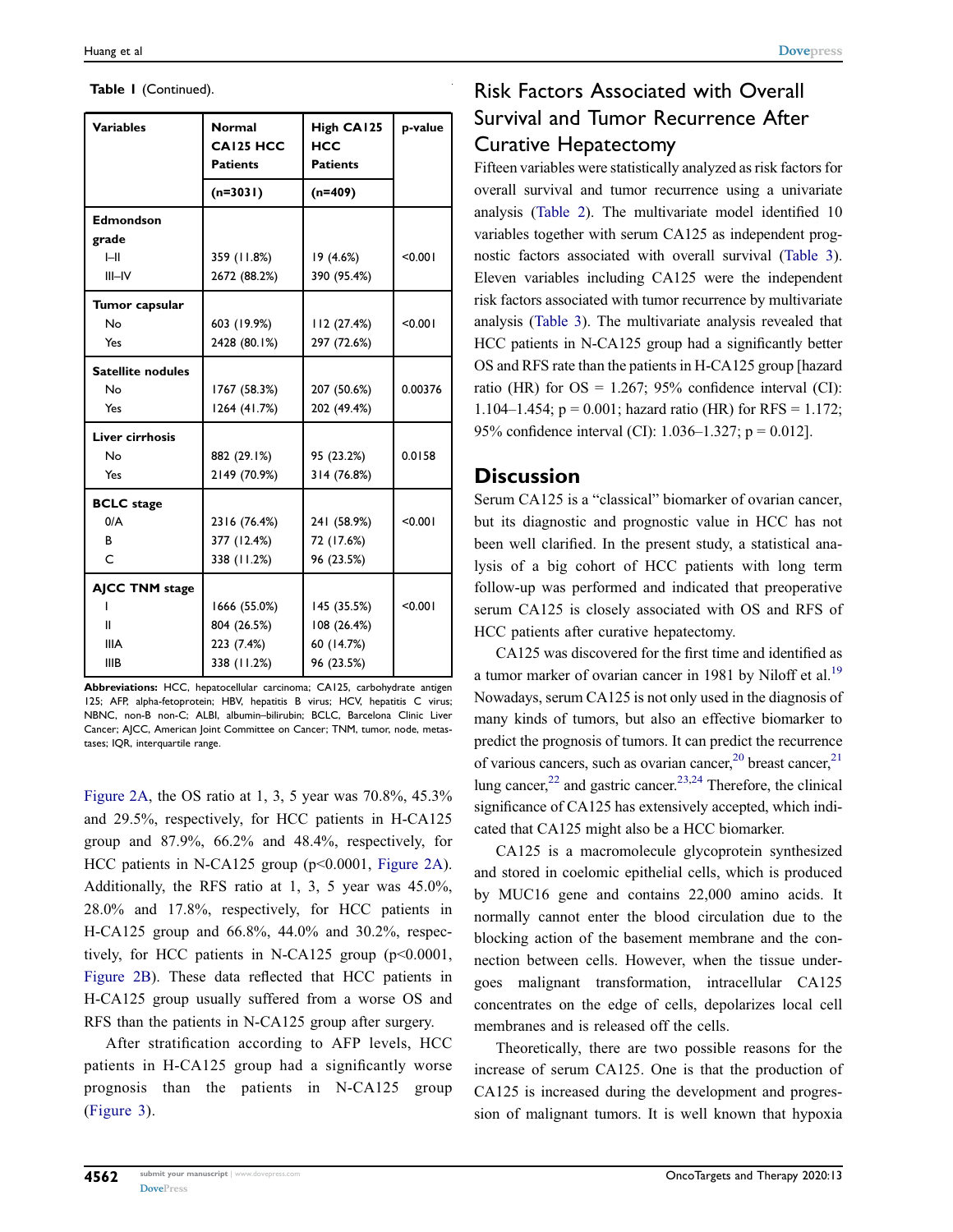<span id="page-4-0"></span>

Figure 2 Comparison of prognosis after curative hepatectomy between normal CA125 and high CA125 HCC groups. (A) Overall survival. (B) Recurrence-free survival. Abbreviations: HCC, hepatocellular carcinoma; CA125, carbohydrate antigen 125; RFS, recurrence-free survival.

<span id="page-4-1"></span>

Figure 3 Comparison of prognosis after curative hepatectomy between normal CA125 and high CA125 HCC groups. Survival prognosis was stratified by AFP. (A) Overall survival in normal AFP subgroup. (B) Recurrence-free survival in normal AFP subgroup. (C) Overall survival in high AFP subgroup. (D) Recurrence-free survival in high AFP subgroup. Abbreviations: HCC, hepatocellular carcinoma; CA125, carbohydrate antigen 125; AFP, alpha-fetoprotein; RFS, recurrence-free survival.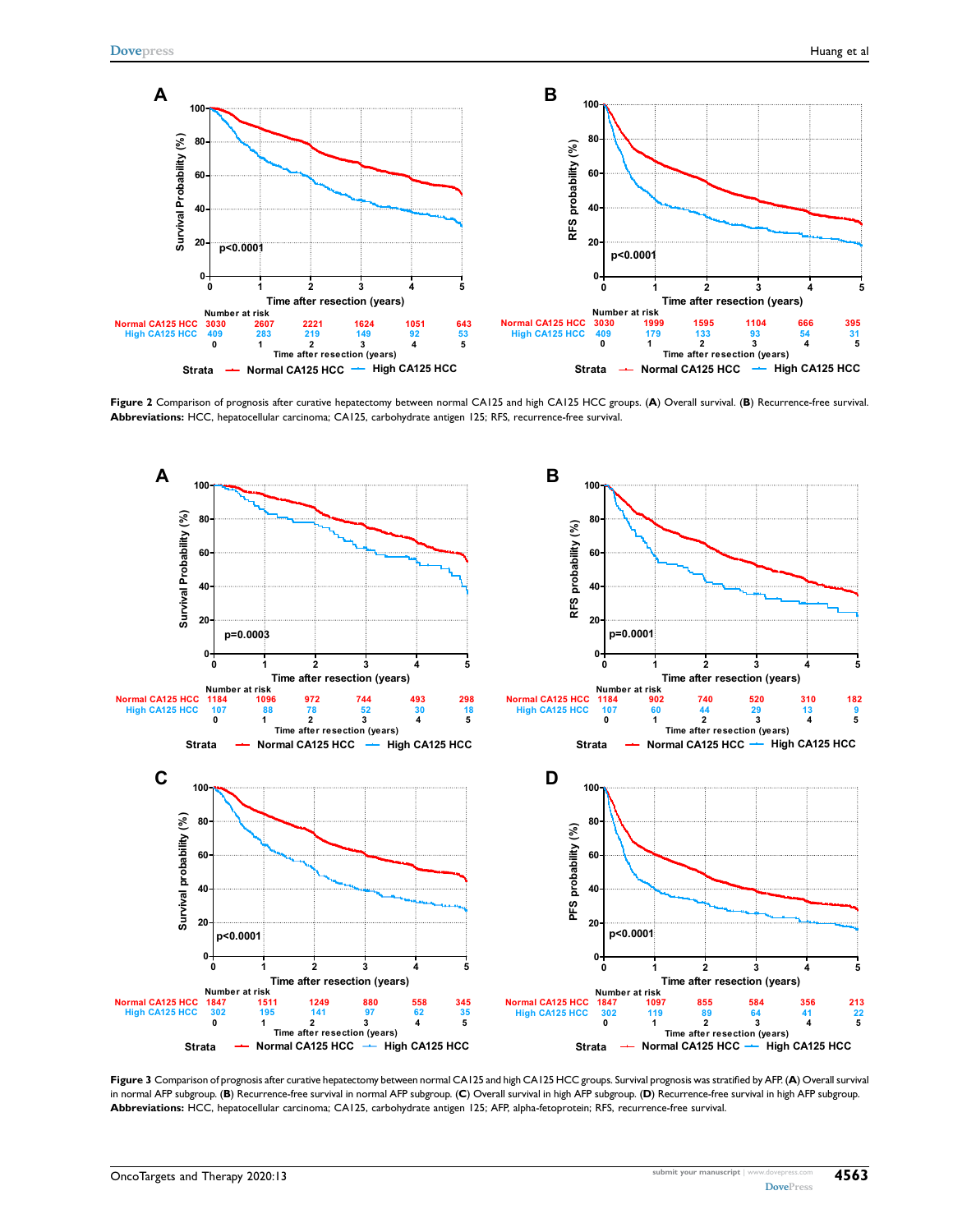<span id="page-5-0"></span>

|  |  | Table 2 Univariate Analysis of Factors Associated with Overall Survival and Tumor Recurrence After Curative Hepatectomy |  |
|--|--|-------------------------------------------------------------------------------------------------------------------------|--|
|--|--|-------------------------------------------------------------------------------------------------------------------------|--|

| <b>Variables</b>               | <b>Overall Survival</b> |                 |         | <b>Tumor Recurrence</b> |                 |         |
|--------------------------------|-------------------------|-----------------|---------|-------------------------|-----------------|---------|
|                                | <b>Hazard Ratio</b>     | 95% CI          | p-value | <b>Hazard Ratio</b>     | 95% CI          | p-value |
| Age, years                     | 0.995                   | $0.991 - 0.999$ | 0.028   | 0.995                   | $0.991 - 0.999$ | 0.01    |
| Gender                         |                         |                 |         |                         |                 |         |
| Male versus Female             | 1.056                   | $0.918 - 1.213$ | 0.446   | 1.197                   | $1.061 - 1.35$  | 0.004   |
| <b>Etiology</b>                |                         |                 |         |                         |                 |         |
| <b>HCV versus HBV</b>          | 0.902                   | $0.607 - 1.135$ | 0.609   | 1.002                   | $0.718 - 1.399$ | 0.992   |
| <b>NBNC</b> versus HBV         | 0.968                   | $0.827 - 1.339$ | 0.691   | 0.825                   | $0.717 - 0.947$ | 0.006   |
| <b>CA125</b>                   |                         |                 |         |                         |                 |         |
| >35 versus ≤35 kU/L            | 1.899                   | $1.666 - 2.164$ | < 0.001 | 1.648                   | $1.465 - 1.853$ | < 0.001 |
| <b>AFP</b>                     |                         |                 |         |                         |                 |         |
| >20 versus ≤20ng/mL            | 1.612                   | $1.456 - 1.786$ | < 0.001 | 1.459                   | $1.34 - 1.588$  | < 0.001 |
| <b>Blood transfusion</b>       |                         |                 |         |                         |                 |         |
| Yes versus No                  | 1.794                   | $1.547 - 2.081$ | < 0.001 | 1.759                   | $1.543 - 2.005$ | < 0.001 |
| <b>Operative bleeding loss</b> |                         |                 |         |                         |                 |         |
| ≥800 versus <800mL             | 1.775                   | $1.505 - 2.093$ | < 0.001 | 1.734                   | 1.498-2.008     | < 0.001 |
| Tumor diameter, cm             | 1.112                   | $1.1 - 1.124$   | < 0.001 | 1.09                    | $1.08 - 1.101$  | < 0.001 |
| <b>Tumor number</b>            |                         |                 |         |                         |                 |         |
| Multiple versus solitary       | 1.764                   | $1.578 - 1.971$ | < 0.001 | 1.763                   | $1.601 - 1.941$ | < 0.001 |
| Microscopic vascular invasion  |                         |                 |         |                         |                 |         |
| Yes versus No                  | 2.194                   | $1.994 - 2.415$ | < 0.001 | 1.886                   | $1.737 - 2.047$ | < 0.001 |
| Macroscopic vascular invasion  |                         |                 |         |                         |                 |         |
| Yes versus No                  | 3.729                   | 3.305-4.207     | < 0.001 | 3.032                   | $2.713 - 3.388$ | < 0.001 |
| Edmondson grade                |                         |                 |         |                         |                 |         |
| III-IV versus I-II             | 2.333                   | $1.937 - 2.809$ | < 0.001 | 1.783                   | $1.548 - 2.053$ | < 0.001 |
| Tumor capsular                 |                         |                 |         |                         |                 |         |
| Yes versus No                  | 0.575                   | $0.516 - 0.641$ | < 0.001 | 0.657                   | $0.597 - 0.723$ | < 0.001 |
| <b>Satellite nodules</b>       |                         |                 |         |                         |                 |         |
| Yes versus No                  | 1.762                   | $1.601 - 1.939$ | < 0.001 | 1.65                    | $1.521 - 1.79$  | < 0.001 |
| Liver cirrhosis                |                         |                 |         |                         |                 |         |
| Yes versus No                  | 1.074                   | $0.966 - 1.195$ | 0.186   | 1.124                   | $1.026 - 1.231$ | 0.012   |

Abbreviations: CA125, carbohydrate antigen 125; AFP, alpha-fetoprotein; HBV, hepatitis B virus; HCV, hepatitis C virus; NBNC, Non-B non-C; CI, confidence interval.

<span id="page-5-3"></span><span id="page-5-2"></span><span id="page-5-1"></span>accelerates malignant tumors to proliferate and production of MUC16, which cause synthesizing more CA125. The other reason is that more CA125 may be released into the blood circulation due to various tumor behaviors of severe cell damage, angiogenesis, vascular invasion and destruction.<sup>[25](#page-8-5)</sup> On the other hand, the liver is the main site for degrading glycoproteins derived from the blood circulation.[26](#page-8-6) It is proved that serum CA125 levels are higher in HCC patients with liver cirrhosis and hepatitis due to weak metabolic ability in dysfunctional liver.<sup>27</sup> Thus, elevated serum CA125 might indicate that the tumor has broken through the capsulation, stayed at an advanced stage and the patients subjected to worse liver function. About 11.9% (409/3440) of enrolled patients in this study had elevated preoperative serum CA125 levels. It is not a high proportion, probably because that the enrolled patients are all resectable and have well liver function.

The results of this study showed that preoperative serum CA125 was significantly associated with many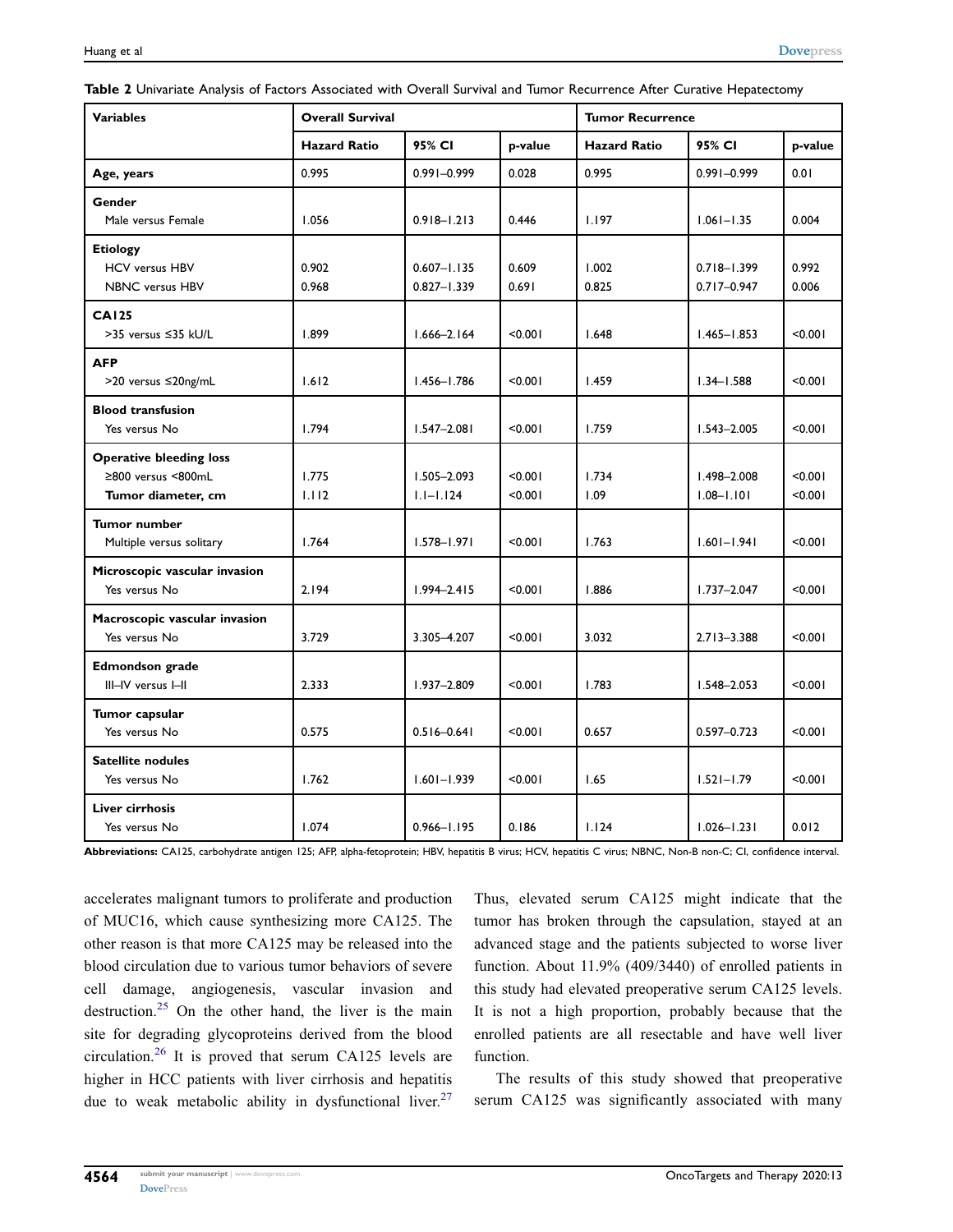| <b>Variables</b>              | <b>Overall Survival</b>  |                   |                   | <b>Tumor Recurrence</b>  |                          |                   |
|-------------------------------|--------------------------|-------------------|-------------------|--------------------------|--------------------------|-------------------|
|                               | <b>Hazard Ratio</b>      | 95% CI            | p-value           | <b>Hazard Ratio</b>      | 95% CI                   | p-value           |
| Age, years                    | 1.005                    | $1.001 - 1.01$    | 0.024             | $\overline{\phantom{m}}$ | $\overline{\phantom{0}}$ | $\qquad \qquad -$ |
| Gender                        |                          |                   |                   |                          |                          |                   |
| Male versus Female            | $\overline{\phantom{m}}$ | $\qquad \qquad -$ | $\qquad \qquad -$ | 1.155                    | $1.021 - 1.306$          | 0.022             |
| <b>CA125</b>                  |                          |                   |                   |                          |                          |                   |
| >35 versus ≤35 kU/L           | 1.267                    | $1.104 - 1.454$   | 0.001             | 1.172                    | $1.036 - 1.327$          | 0.012             |
| <b>AFP</b>                    |                          |                   |                   |                          |                          |                   |
| >20 versus ≤20ng/mL           | 1.179                    | $1.058 - 1.314$   | 0.003             | 1.087                    | $1.035 - 1.142$          | 0.001             |
| Tumor diameter, cm            | 1.076                    | $1.063 - 1.089$   | < 0.001           | 1.059                    | $1.048 - 1.071$          | < 0.001           |
| <b>Tumor number</b>           |                          |                   |                   |                          |                          |                   |
| Multiple versus Solitary      | 1.21                     | $1.062 - 1.378$   | 0.004             | 1.301                    | $1.164 - 1.454$          | < 0.001           |
| Microscopic vascular invasion |                          |                   |                   |                          |                          |                   |
| Yes versus No                 | 1.343                    | $1.199 - 1.505$   | < 0.001           | 1.301                    | $1.164 - 1.454$          | < 0.001           |
| Macroscopic vascular invasion |                          |                   |                   |                          |                          |                   |
| Yes versus No                 | 1.996                    | $1.738 - 2.293$   | < 0.001           | 1.738                    | $1.527 - 1.977$          | < 0.001           |
| <b>Edmondson</b> grade        |                          |                   |                   |                          |                          |                   |
| III-IV versus I-II            | 1.5                      | $1.237 - 1.819$   | < 0.001           | 1.251                    | $1.079 - 1.45$           | 0.003             |
| Tumor capsular                |                          |                   |                   |                          |                          |                   |
| Yes versus No                 | 0.729                    | $0.648 - 0.818$   | < 0.001           | 0.823                    | $0.742 - 0.912$          | < 0.001           |
| <b>Satellite nodules</b>      |                          |                   |                   |                          |                          |                   |
| Yes versus No                 | 1.171                    | $1.038 - 1.32$    | 0.01              | 1.164                    | $1.052 - 1.287$          | 0.003             |
| <b>Liver cirrhosis</b>        |                          |                   |                   |                          |                          |                   |
| Yes versus No                 | $\overline{\phantom{m}}$ |                   | $\qquad \qquad -$ | 1.145                    | $1.044 - 1.256$          | 0.004             |

<span id="page-6-0"></span>

| <b>Table 3</b> Multivariate Analysis of Factors Associated with Overall Survival and Tumor Recurrence After Curative Hepatectomy |
|----------------------------------------------------------------------------------------------------------------------------------|
|----------------------------------------------------------------------------------------------------------------------------------|

Abbreviations: CA125, carbohydrate antigen 125; AFP, alpha-fetoprotein; CI, confidence interval.

clinicopathological factors in patients with HCC who underwent curative hepatectomy, including larger tumor size, multiple tumor, increased macro- or micro-vascular invasion, absence of tumor capsulation, satellite nodules, more advanced TNM stages and BCLC stages. These indicators all point to more advanced HCC. This correlation may contribute to the fact that CA125 was a valuable tool to predict the prognosis of HCC after curative hepatectomy.

The results of this study showed that the patients with HCC who had elevated preoperative serum CA125 had lower RFS and OS after curative hepatectomy. Moreover, multivariate analysis revealed that preoperative serum CA125 was an independent prognostic factor after curative hepatectomy for hepatocellular carcinoma. The result suggests that, to the patients with HCC who had elevated preoperative serum CA125 levels, more effective antirecurrence therapy and closer follow-up are required after curative hepatectomy.

<span id="page-6-4"></span><span id="page-6-3"></span><span id="page-6-2"></span><span id="page-6-1"></span>The ability of serum CA125 to predict tumor prognosis appears to be superior to many commonly used tumor indicators. For example, although CA19-9 is most commonly used in pancreatic cancer, serum CA125 is approved more efficient than CA19-9 in predicting resect-ability of pancreatic cancer.<sup>28[,29](#page-8-9)</sup> In lung cancer, serum CA125 shows a better performance than CEA in predicting the prognosis.[30](#page-8-10) Studies have confirmed that preoperative serum CA125 is an independent prognostic factor for overall survival of colon cancer, rather than CEA.<sup>[31](#page-8-11)</sup> Serum AFP is the most common tumor marker for HCC, following with elevated serum AFP among 2/3 of HCC patients. A markedly elevated serum AFP level usually indicates a poor prognosis of  $HCC<sup>32</sup>$  $HCC<sup>32</sup>$  $HCC<sup>32</sup>$  However, the role of serum CA125 level in the prognosis of HCC has been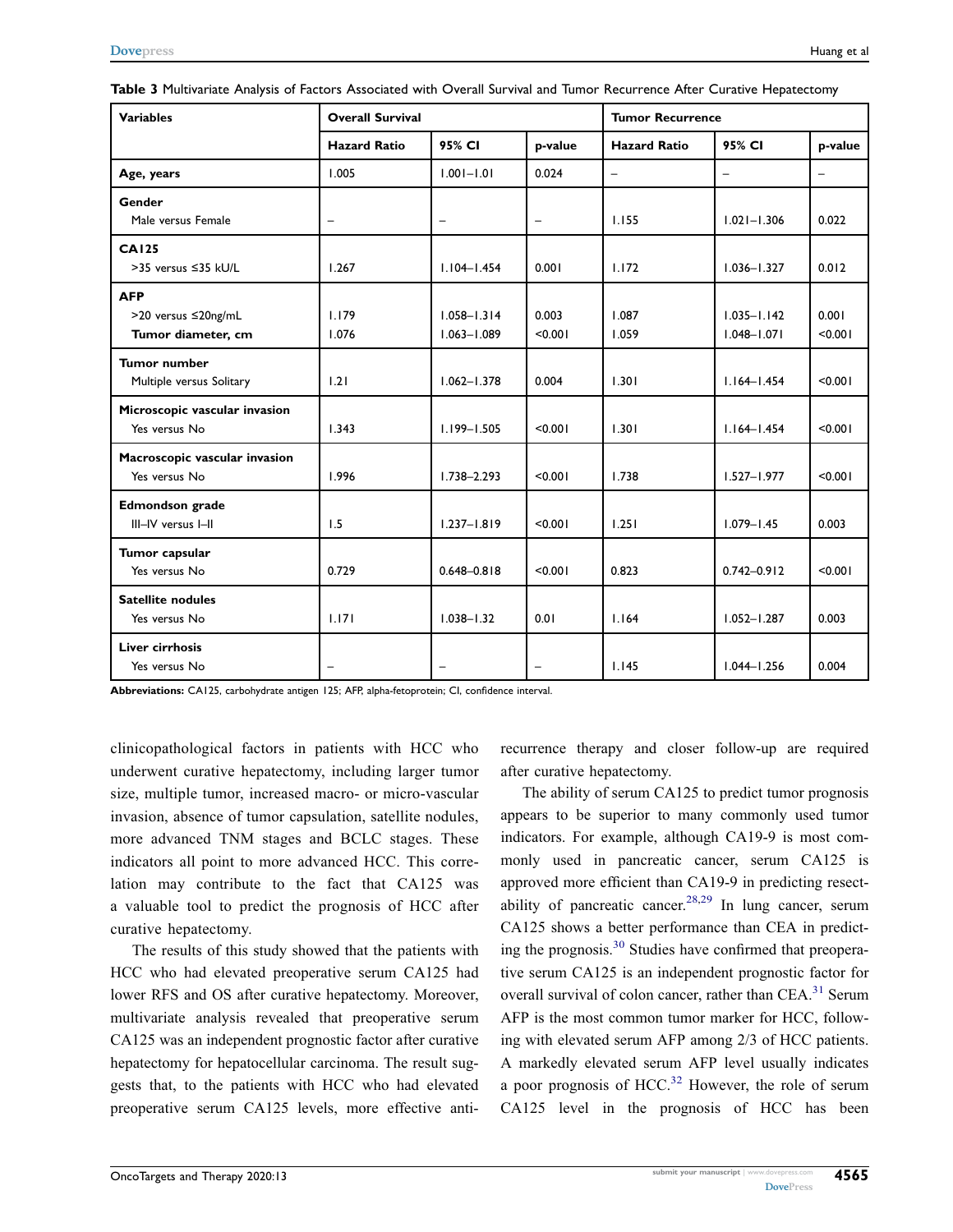underestimated for a long time. The stratified results of this study showed that the patients of HCC with elevated preoperative serum CA125 levels suffered from worse prognosis, regardless of whether serum AFP level was normal or elevated, which further demonstrate the powerful ability of CA125 to predict cancer prognosis.

However, the prediction of the prognosis of patients with HCC after curative hepatectomy should not depend on a certain tumor mark or technique. Combining various prediction methods provide wiser options for the clinical prediction.

#### Conclusion

The current study demonstrated that elevated preoperative serum CA125 level as an ideal HCC biomarker is significantly associated with many malignant factors of HCC, which is also an effective and valuable prognostic factor of OS and RFS in HCC.

#### Abbreviations

HCC, hepatocellular carcinoma; CA125, carbohydrate antigen 125; OS, overall survival; RFS, recurrence-free survival; N-CA125, normal CA125; H-CA125, high CA125; AFP, alpha-fetoprotein; HBV, hepatitis B virus; HCV, hepatitis C virus; NBNC, non-B non-C; ALBI, albumin–bilirubin; BCLC, Barcelona Clinic Liver Cancer; AJCC, American Joint Committee on Cancer; TNM, tumor, node, metastases; IQR, interquartile range; CI, confidence interval.

#### Acknowledgments

The authors thank Zhenwei Chen for his help in data collection and thank Yingchao Wang for the advise of English language editing.

#### Author Contributions

All authors made substantial contributions to conception and design, acquisition of data, or analysis and interpretation of data; took part in drafting the article or revising it critically for important intellectual content; gave final approval of the version to be published; and agree to be accountable for all aspects of the work.

#### **Disclosure**

The authors report no conflicts of interest in this work.

#### **References**

- <span id="page-7-0"></span>1. Padhya KT, Marrero JA, Singal AG. Recent advances in the treatment of hepatocellular carcinoma. Curr Opin Gastroenterol. [2013](#page-0-5);29 (3):285–292. doi:[10.1097/MOG.0b013e32835ff1cf](https://doi.org/10.1097/MOG.0b013e32835ff1cf)
- <span id="page-7-1"></span>2. Morise Z, Kawabe N, Tomishige H, et al. Recent advances in the surgical treatment of hepatocellular carcinoma. World J Gastroenterol. [2014](#page-0-5);20(39):14381–14392. doi:[10.3748/wjg.v20.i39.14381](https://doi.org/10.3748/wjg.v20.i39.14381)
- <span id="page-7-2"></span>3. Wang FS, Fan JG, Zhang Z, Gao B, Wang HY. The global burden of liver disease: the major impact of China. Hepatology. [2014](#page-0-6);60 (6):2099–2108. doi:[10.1002/hep.27406](https://doi.org/10.1002/hep.27406)
- <span id="page-7-3"></span>4. Mokdad AA, Lopez AD, Shahraz S, et al. Liver cirrhosis mortality in 187 countries between 1980 and 2010: a systematic analysis. BMC Med. [2014](#page-0-7);12:145.
- <span id="page-7-4"></span>5. Zhu RX, Seto WK, Lai CL, Yuen MF. Epidemiology of hepatocellular carcinoma in the Asia-Pacific region. Gut Liver. [2016](#page-0-6);10 (3):332–339. doi:[10.5009/gnl15257](https://doi.org/10.5009/gnl15257)
- <span id="page-7-5"></span>6. Llovet JM, Burroughs A, Bruix J. Hepatocellular carcinoma. Lancet. [2003](#page-0-8);362(9399):1907–1917.
- <span id="page-7-6"></span>7. Ercolani G, Grazi GL, Ravaioli M, et al. Liver resection for hepatocellular carcinoma on cirrhosis: univariate and multivariate analysis of risk factors for intrahepatic recurrence. Ann Surg. [2003](#page-0-9);237 (4):536–543.
- 8. Lu X, Zhao H, Yang H, et al. A prospective clinical study on early recurrence of hepatocellular carcinoma after hepatectomy. J Surg Oncol. 2009;100(6):488–493.
- <span id="page-7-7"></span>9. Omata M, Lesmana LA, Tateishi R, et al. Asian Pacific Association for the Study of the liver consensus recommendations on hepatocellular carcinoma. Hepatol Int. [2010;](#page-0-9)4(2):439–474.
- <span id="page-7-8"></span>10. Luo T, Chen W, Wang L, Zhao H. CA125 is a potential biomarker to predict surgically incurable gastric and cardia cancer: a retrospective study. Medicine (Baltimore). [2016](#page-1-0);95(51):e5297. doi:[10.1097/MD.00](https://doi.org/10.1097/MD.0000000000005297) [00000000005297](https://doi.org/10.1097/MD.0000000000005297)
- <span id="page-7-9"></span>11. Liu L, Xu HX, Wang WQ, et al. Serum CA125 is a novel predictive marker for pancreatic cancer metastasis and correlates with the metastasis-associated burden. Oncotarget. [2016;](#page-1-0)7(5):5943–5956. doi:[10.18632/oncotarget.6819](https://doi.org/10.18632/oncotarget.6819)
- <span id="page-7-10"></span>12. Zhong W, Yu Z, Zhan J, et al. Association of serum levels of CEA, CA199, CA125, CYFRA21-1 and CA72-4 and disease characteristics in colorectal cancer. Pathol Oncol Res. [2015](#page-1-1);21(1):83–95. doi:[10.](https://doi.org/10.1007/s12253-014-9791-9) [1007/s12253-014-9791-9](https://doi.org/10.1007/s12253-014-9791-9)
- <span id="page-7-11"></span>13. Patsner B, Yim GW. Predictive value of preoperative serum CA-125 levels in patients with uterine cancer: the Asian experience 2000 to 2012. Obstet Gynecol Sci. [2013](#page-1-1);56(5):281–288. doi:[10.5468/ogs.2013.56.5.281](https://doi.org/10.5468/ogs.2013.56.5.281)
- <span id="page-7-12"></span>14. Llovet JM, Di Bisceglie AM, Bruix J, et al. Design and endpoints of clinical trials in hepatocellular carcinoma. J Natl Cancer Inst. [2008](#page-1-2);100(10):698–711. doi:[10.1093/jnci/djn134](https://doi.org/10.1093/jnci/djn134)
- <span id="page-7-13"></span>15. Wang K, Liu J, Yan ZL, et al. Overexpression of aspartyl-(asparaginyl)-beta-hydroxylase in hepatocellular carcinoma is associated with worse surgical outcome. Hepatology. [2010](#page-1-3);52 (1):164–173. doi:[10.1002/hep.23650](https://doi.org/10.1002/hep.23650)
- <span id="page-7-14"></span>16. Guo S, Booten SL, Aghajan M, et al. Antisense oligonucleotide treatment ameliorates alpha-1 antitrypsin-related liver disease in mice. J Clin Invest. [2013;](#page-1-4)124(1):251–61.
- <span id="page-7-15"></span>17. Marrero JA, Kulik LM, Sirlin CB, et al. Diagnosis, staging, and management of hepatocellular carcinoma: 2018 practice guidance by the American Association for the Study of liver diseases. Hepatology. [2018;](#page-1-5)68(2):723–750. doi:[10.1002/hep.29913](https://doi.org/10.1002/hep.29913)
- <span id="page-7-16"></span>18. European Association for the Study of the Liver. Electronic address eee, European Association for the Study of the L. EASL clinical practice guidelines: management of hepatocellular carcinoma. J Hepatol. [2018](#page-1-6);69(1):182–236. doi:[10.1016/j.jhep.2018.03.019](https://doi.org/10.1016/j.jhep.2018.03.019)
- <span id="page-7-17"></span>19. Niloff JM, Klug TL, Schaetzl E, Zurawski VR, Knapp RC, Bast RC. Elevation of serum CA125 in carcinomas of the fallopian tube, endometrium, and endocervix. Am J Obstet Gynecol. [1984](#page-3-0);148 (8):1057–1058. doi:[10.1016/S0002-9378\(84\)90444-7](https://doi.org/10.1016/S0002-9378(84)90444-7)